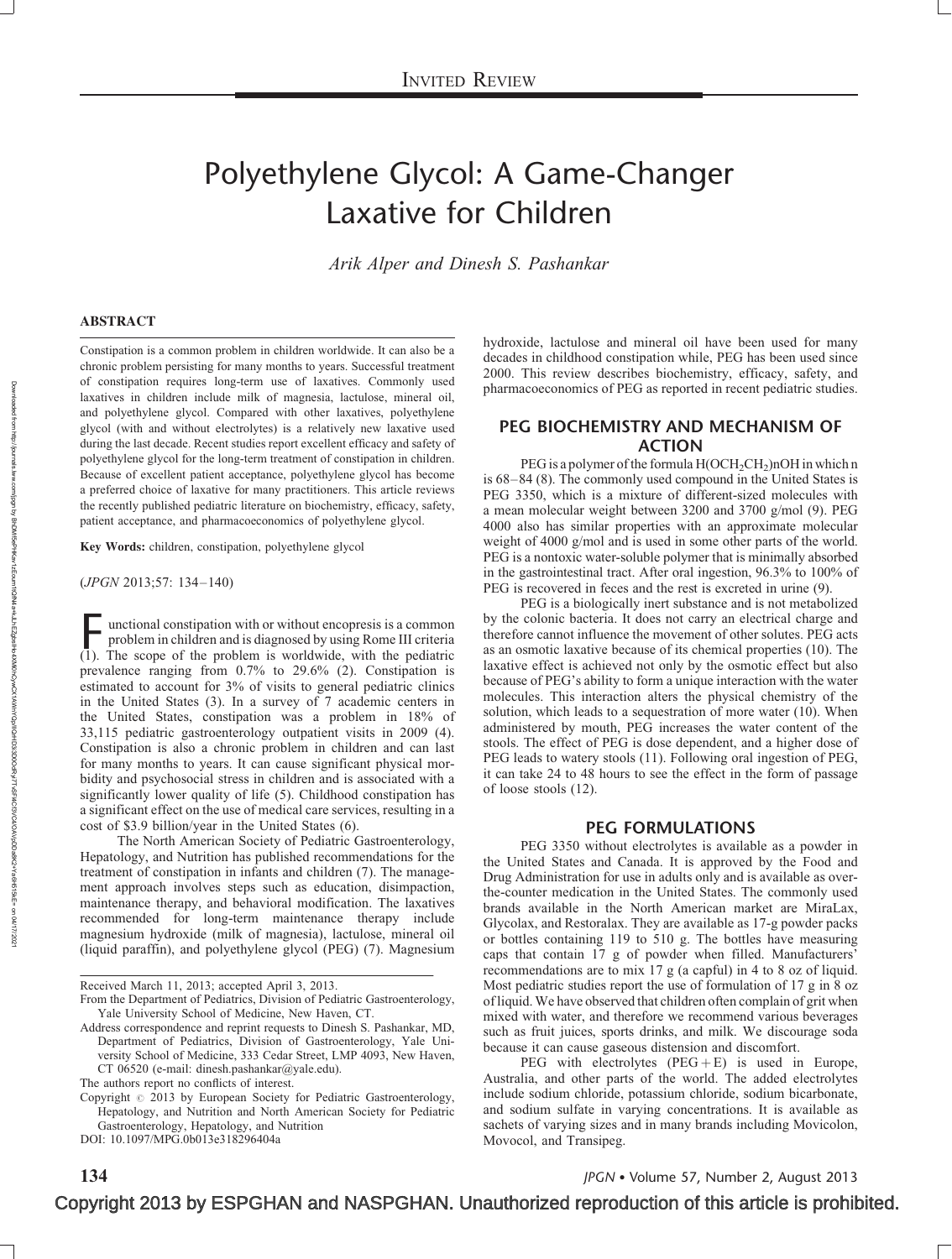Compared with other laxatives such as milk of magnesia, lactulose, or mineral oil, PEG has a slight disadvantage because it needs to be prepared in a solution before administration; however, mixing in a beverage of a patient's choice improves acceptance of and compliance with PEG compared with other laxatives.

#### PEG EFFICACY

#### PEG Open-Label Studies

The initial report on the use of PEG for constipation in adults was published in 2000 (8). We performed the first pediatric study assessing the efficacy and the optimal dose of PEG 3350 for the treatment of constipation and encopresis in children (13). In this open-label study, 20 children with chronic constipation were treated with an initial dose of 1 g  $\cdot$  kg<sup>-1</sup>  $\cdot$  day<sup>-1</sup> of PEG for 8 weeks. Weekly stool frequency increased significantly while receiving PEG therapy from 2.3 to 16.9 and stool consistency improved from hard to soft. The mean average dose was  $0.8 \text{ g} \cdot \text{kg}^{-1} \cdot \text{day}^{-1}$  and there were no adverse effects (13). Following these promising results of short-term therapy, we assessed long-term efficacy of PEG in children. We studied 74 children taking PEG for >8 months (range 3–30 months) for constipation and encopresis (14). Significant improvement was observed in soiling frequency, stool frequency, and consistency. By physician assessment, successful treatment was observed in 93% of children with constipation and 52% of children with constipation and encopresis. Loss of efficacy was not found with long-term use with PEG therapy (14). Another open-label study from Australia also confirmed the efficacy of  $PEG + E$  for a 12-week therapy of constipation in children (15). Following these open-label studies, further studies were performed to compare PEG with other laxatives. Studies were also performed to assess efficacy of PEG for fecal impaction and bowel preparation and for use in infants and younger children.

#### PEG Comparison Studies

Table 1 shows various pediatric studies comparing PEG or  $PEG + E$  to other laxatives from different parts of the world during

the last few years (16–27). All studies were prospective, although only a few were randomized controlled trials. In these studies, patients used different doses of PEG and  $PEG + E$  for different durations of therapy and had different outcome criteria.

Two well-designed studies assessed the efficacy of PEG compared with a placebo for short-term treatment of constipation in children. Thomson et al (16) observed significant improvement in pain during defecation and defecation frequency with  $PEG + E$ compared with placebo in a crossover study in 47 British children. Nurko et al (17) compared different doses of PEG  $(0.2 \text{ g/kg}, 0.4 \text{ g/kg}, 0.8 \text{ g/kg})$  with placebo for 2-week therapy in 103 children with constipation in the United States. Significant increases in bowel movement frequency and straining improvement were observed with all doses of PEG compared with placebo (17).

Six studies from different parts of the world compared the efficacy of PEG with lactulose in a total of 562 children with a study duration ranging from 2 weeks to 6 months (18–23). Five studies assessed the efficacy in children with functional constipation, whereas 1 study involved children with neurogenic constipation resulting from meningomyelocele (23). PEG was used in 4 studies, whereas  $\text{PEG} + \text{E}$  was used in 2 other studies. Also, these studies had different outcome measures and different doses of medications, and therefore cannot be pooled together for meta-analysis; however, the authors in all of these studies concluded that both PEG and  $PEG + E$  were more effective than lactulose for childhood constipation (Table 1). Lactulose was commonly used as a first line of therapy for children in Europe with constipation. After reporting higher success rates with PEG compared with lactulose (56%) vs  $29\%$ ;  $P = 0.02$ ) in a double-blind randomized controlled multicenter trial, Voskuijl et al (19) recommended that PEG should be the laxative of first choice in childhood constipation.

Loening-Baucke and Pashankar (24) compared PEG with milk of magnesia for the treatment of constipation with fecal incontinence in a randomized prospective study during 12 months. Use of both laxatives led to a significant improvement in bowel movement frequency, incontinence episodes, and abdominal pain at 1, 3, 6, and 12 months compared with baseline; however, no significant improvement was noted with PEG compared with

| TABLE 1. Studies comparing PEG with other laxatives |     |                                                                                                                                                      |                 |                                                      |  |  |
|-----------------------------------------------------|-----|------------------------------------------------------------------------------------------------------------------------------------------------------|-----------------|------------------------------------------------------|--|--|
| Authors                                             | N   | Study design                                                                                                                                         | Duration        | Results                                              |  |  |
| Thomson et al $(16)$                                | 47  | $PEG + E 6.9-41.4$ g/day vs placebo                                                                                                                  | 2 wk            | $PEG + E$ more effective than placebo                |  |  |
| Nurko et al (17)                                    | 103 | PEG 0.2, 0.4, 0.8 g $\cdot$ kg <sup>-1</sup> $\cdot$ day <sup>-1</sup><br>vs placebo                                                                 | 2 wk            | PEG more effective than placebo                      |  |  |
| Gremse et al (18)                                   | 37  | PEG 10 g $\cdot$ m <sup>-2</sup> $\cdot$ day <sup>-1</sup> vs lactulose<br>$1.3 \text{ g} \cdot \text{kg}^{-1} \cdot \text{day}^{-1}$                | 2 wk            | PEG more effective than lactulose                    |  |  |
| Voskuijl et al (19)                                 | 91  | $PEG + E 2.9 - 5.9$ g/day vs lactulose<br>$6-12$ g/day                                                                                               | 8 wk            | $PEG + E$ more effective than lactulose              |  |  |
| Dupont et al $(20)$                                 | 98  | PEG 4-8 g/day vs lactulose $3.3-6.6$ g/day                                                                                                           | $3 \text{ mo}$  | PEG more effective than lactulose                    |  |  |
| Candy et al $(21)$                                  | 53  | PEG + E 6.6–13.3 g/day vs lactulose 10 g/day                                                                                                         | $3 \text{ mo}$  | $PEG + E$ more effective than lactulose              |  |  |
| Rendeli et al (22)                                  | 67  | PEG 0.5 $g \cdot kg^{-1} \cdot day^{-1}$ vs lactulose<br>$1.5 \text{ g} \cdot \text{kg}^{-1} \cdot \text{day}^{-1}$                                  | $6 \text{ mo}$  | PEG more effective than lactulose                    |  |  |
| Wang et al $(23)$                                   | 216 | PEG 20 g/day vs lactulose 15 mL/day                                                                                                                  | 2 wk            | PEG more effective than lactulose                    |  |  |
| Loening-Baucke and<br>Pashankar (24)                | 79  | PEG 0.7 $g \cdot kg^{-1} \cdot day^{-1}$ vs MOM<br>$1.2$ mL $\cdot$ kg <sup>-1</sup> $\cdot$ day <sup>-1</sup>                                       | $12 \text{ mo}$ | PEG equally effective as MOM                         |  |  |
| Gomes et al (25)                                    | 38  | PEG 0.5 $g \cdot kg^{-1} \cdot day^{-1}$ vs MOM<br>$1 \text{ mL} \cdot \text{kg}^{-1} \cdot \text{day}^{-1}$                                         | $6 \text{ mo}$  | PEG equally effective as MOM                         |  |  |
| Rafati et al (26)                                   | 160 | PEG $1-1.5$ g $\cdot$ kg <sup>-1</sup> $\cdot$ day <sup>-1</sup> vs liquid<br>paraffin $1-1.5$ mL $\cdot$ kg <sup>-1</sup> $\cdot$ day <sup>-1</sup> | 4 mo            | PEG equally effective as liquid<br>paraffin          |  |  |
| Quitadamo et al (27)                                | 100 | PEG 0.5 $g \cdot kg^{-1} \cdot day^{-1}$ vs<br>fiber + fructose 16.8 g/day                                                                           | 8 wk            | $PEG + E$ equally effective as<br>$fiber + fructose$ |  |  |

 $MOM = milk$  of magnesia;  $PEG + E = polyethylene$  glycol with electrolytes;  $PEG = polyethylene$  glycol.

### www.jpgn.org  $135$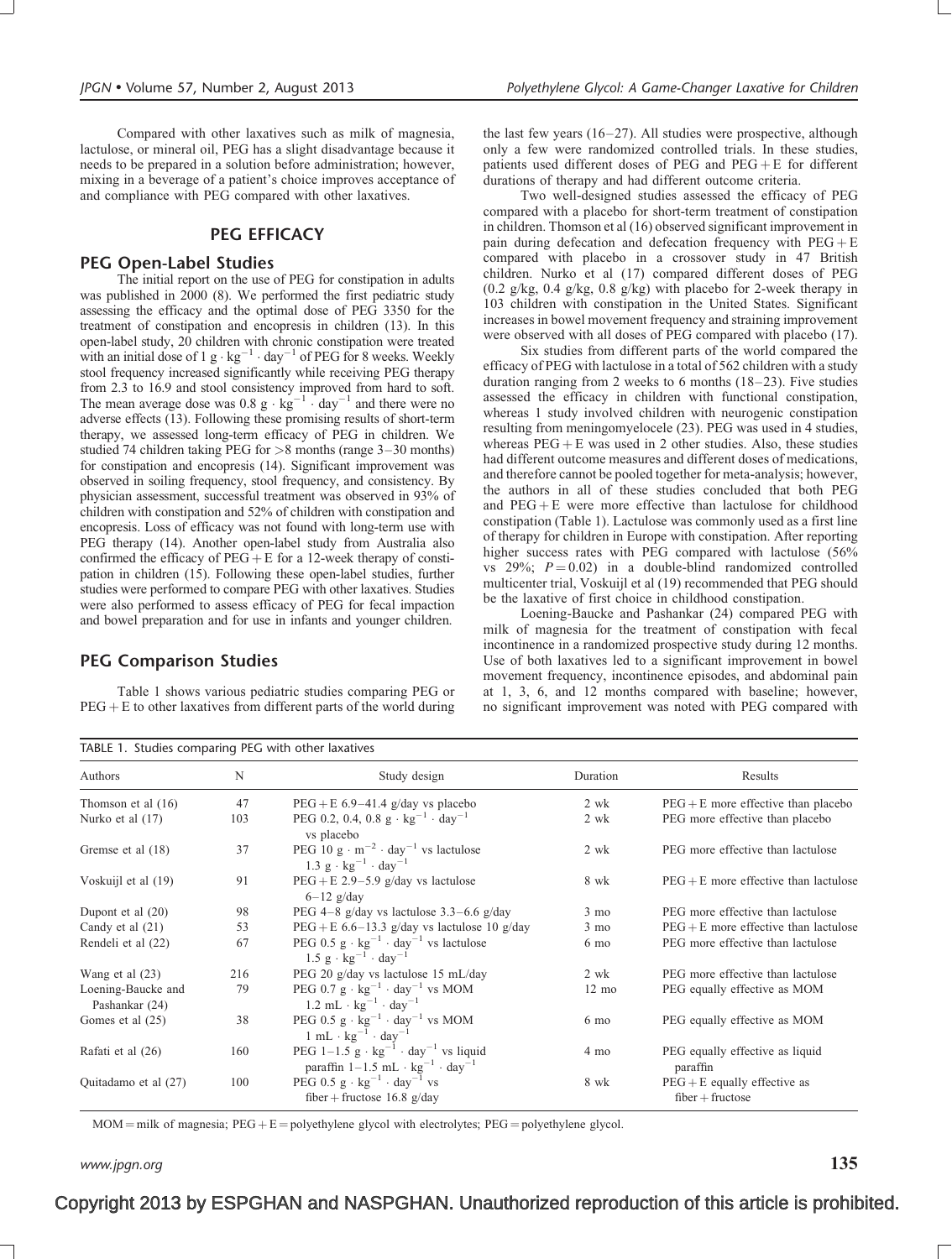milk of magnesia (62% vs  $43\%$ ;  $P > 0.05$ ) after 12 months of therapy (24). In a small study from Brazil, Gomes et al (25) also observed similar results when PEG was compared with magnesium hydroxide in children with functional constipation. In both studies, PEG acceptance rate was significantly higher compared with that of milk of magnesia (24,25).

Rafati et al (26) compared PEG with liquid paraffin in children with constipation and encopresis from Iran. Both laxatives showed similar efficacy in improving defecation frequency and decreasing encopresis frequency during 4 months of therapy, but PEG was associated with less adverse effects (26). In a welldesigned randomized study, Quitadamo et al (27) compared  $PEG + E$  and a mixture of acacia fiber, psyllium fiber, and fructose for the treatment of chronic functional constipation in children from Italy. Compliance was better with PEG compared with the fiber mixture (96% vs 72% for 8 weeks;  $P < 0.01$ ), but improvement in constipation was similar (83% PEG vs 78% fiber mixture;  $P = 0.78$ ) during 8 weeks of therapy (27).

In adults, PEG and  $PEG + E$  were shown to be equally effective in the treatment of constipation (28). Although no similar pediatric comparative study has been performed, it is likely that both forms are equally effective in children because of the chemical properties of PEG.

In summary, these comparison studies show that PEG is superior to placebo and lactulose in efficacy for childhood constipation. PEG is equally as effective as milk of magnesia, liquid paraffin, and the fiber mixture but has a better acceptance rate.

#### PEG for Fecal Disimpaction

Fecal disimpaction is an important step in the treatment of childhood constipation. PEG electrolyte lavage solution has been used in the past for disimpaction with excellent efficacy; however, it often requires nasogastric tube administration and is associated with adverse effects such as nausea, vomiting, and abdominal distension. Table 2 shows studies using PEG for fecal disimpaction in children (21,29–32). Youssef et al (29) evaluated the efficacy and safety of 4 different doses of PEG for fecal disimpaction in children. They reported successful disimpaction (90%–95%) with higher doses (1 and 1.5 g  $\cdot$  kg<sup>-1</sup>  $\cdot$  day<sup>-1</sup>  $\times$  3 days) of PEG. Adverse effects were mild, and no clinically significant electrolyte abnormalities were observed with PEG therapy (29). Candy et al (21) reported a similar high success rate of 92% for disimpaction in

British children receiving  $PEG + E$  in an open-label study. In a retrospective study, Guest et al (30) reviewed 112 children receiving  $\overline{PEG} + \overline{E}$  and 101 receiving enemas and suppositories for fecal impaction in 5 centers in England and Wales. Children in the PEG group had a higher rate of successful disimpaction compared with the enema group (97% vs 73%;  $P < 0.01$ ) (30).

Two prospective randomized studies compared PEG therapy to rectal enema for fecal disimpaction in children. Bekkali et al (31) used daily enemas in 46 children and PEG therapy in 44 children for 6 days. They reported equal efficacy of both regimens for disimpaction (80% with enemas vs 68% with PEG), defecation frequency, and abdominal pain, but fecal incontinence and watery stools were more common with PEG therapy (31). Miller et al (32) gave a single milk and molasses enema to 40 children and PEG therapy for 3 days to 39 children presenting with fecal impaction to the pediatric emergency department. On day 1, significant symptomatic improvement was noted with the enema compared with PEG and at day 5 there was no difference in groups. Half of the children in the enema group were ''upset,'' whereas no one in the PEG group was ''upset'' with therapy. The authors reported superior efficacy of enema therapy for immediate relief of symptoms of fecal impaction (32). This result is not surprising because PEG therapy can take up to 2 days to achieve optimal effect (12).

The approach to fecal disimpaction depends on the urgency for disimpaction and physician's and patient's preference. Although the rectal approach leads to faster disimpaction within hours, it is invasive and unpleasant. Additionally, enemas are useful for disimpaction of the distal colon only. PEG therapy should be considered as a therapeutic option for disimpaction. It is effective and well accepted by children, although it can take 2 to 3 days to achieve complete disimpaction.

#### Use of PEG in Younger Children

Infants and younger children were included in most pediatric studies evaluating PEG as a therapy for constipation; however, few studies specifically addressed the issue of using PEG in children younger than 3 years. Michail et al (33) used PEG in 28 constipated children younger than 18 months of age in a dose of 0.78 g  $\cdot$  kg<sup>-1</sup>  $\cdot$  $day^{-1}$  for 6 months. They reported successful relief of constipation in 97% of children with mild adverse effects of flatus and transient diarrhea (33). Loening-Baucke et al (34) reviewed the charts of 75 constipated children younger than 2 years of age. PEG was given

| TABLE 2. PEG Studies for fecal disimpaction |     |                                                                                                                       |          |                                                                                                                       |  |  |
|---------------------------------------------|-----|-----------------------------------------------------------------------------------------------------------------------|----------|-----------------------------------------------------------------------------------------------------------------------|--|--|
| References                                  | N   | Design                                                                                                                | Duration | Results                                                                                                               |  |  |
| Youssef et al (29)                          | 40  | Prospective dose-finding study<br>PEG 0.25, 0.5, 1, and<br>$1.5 \text{ g} \cdot \text{kg}^{-1} \cdot \text{day}^{-1}$ | 3 days   | PEG higher doses (1 and 1.5 g $\cdot$ kg <sup>-1</sup> $\cdot$ day <sup>-1</sup> )<br>more effective than lower doses |  |  |
| Candy et al (21)                            | 63  | Prospective open-label study<br>$PEG + E 54-83$ g/day                                                                 | 7 days   | 92% successful disimpaction with $PEG + E$                                                                            |  |  |
| Guest et al (30)                            | 213 | Retrospective comparison study<br>$PEG + E 54 g/day vs$<br>2 enemas $+1$ suppository                                  | 5 days   | $PEG + E$ more effective than enema/suppositories                                                                     |  |  |
| Bekkali et al (31)                          | 90  | Prospective comparison study<br>PEG 1.5 g $\cdot$ kg <sup>-1</sup> $\cdot$ day <sup>-1</sup><br>vs daily enema        | 6 days   | PEG equally effective as daily enema                                                                                  |  |  |
| Miller et al (32)                           | 79  | Prospective comparison study<br>PEG 1.5 $g \cdot kg^{-1} \cdot day^{-1}$<br>vs 1 enema                                | 5 days   | PEG less effective than 1 enema for<br>immediate relief                                                               |  |  |

 $PEG + E = polyethylene glycol with electrolytes; PEG = polyethylene glycol.$ 

 $136$  www.jpgn.org www.jpgn.org www.jpgn.org www.jpgn.org www.jpgn.org www.jpgn.org  $\,$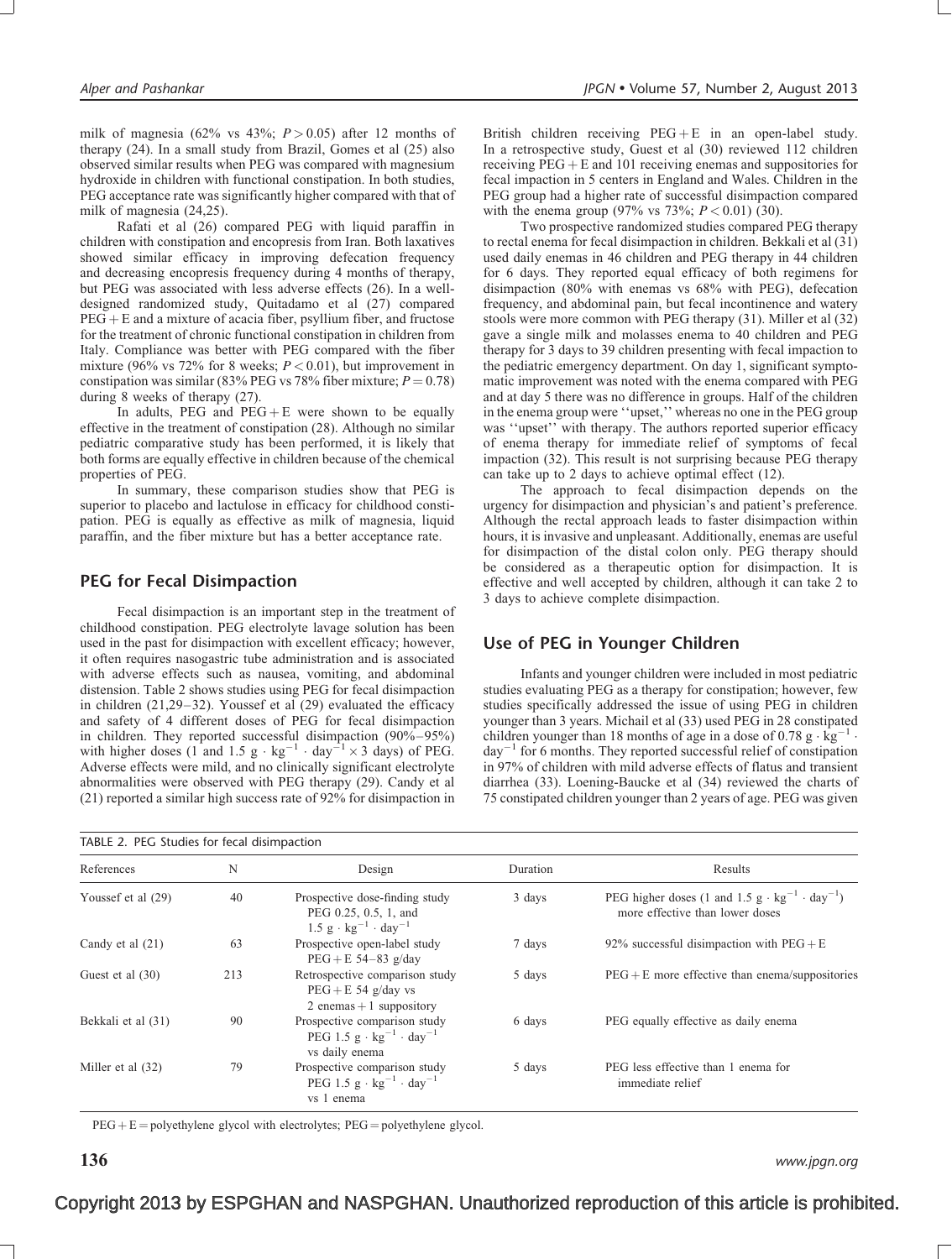in a dose of 0.8 to 1.1  $g \cdot kg^{-1} \cdot day^{-1}$  for 11 months. Constipation was relieved in 85% to 91% of children. PEG acceptance was extremely good and the only adverse effect was mild transient diarrhea. Laboratory evaluation (electrolytes, liver, and renal function tests) was done in a few children receiving PEG therapy, and all of the tests were normal (34). These 2 retrospective studies only included 32 children younger than 1 year (33,34). Dupont et al (20) conducted a double-blind randomized evaluation of clinical and biological tolerance of PEG and lactulose in constipated children younger than 3 years. Efficacy of PEG was better than lactulose regarding stool consistency and use of additional laxatives. Adverse effects were mild and similar in both groups except for more episodes of vomiting and flatulence in lactulose group. Biochemical profiles were normal in both groups (20). These studies suggest that PEG is generally well tolerated in young children and effectively relieves constipation. Because the data in infants (younger than 1 year) are limited, the practitioners should be cautious using PEG in this age group.

#### PEG Dose

In adults, the usual recommended dose of PEG is 17 g/day for the treatment of constipation. Variable doses of PEG and  $PEG + E$ have been used in different pediatric studies. Some authors aimed to find the optimal dose of PEG for the effective treatment of constipation in children. In our first study, 20 children with chronic constipation were treated with an initial dose of 1 g  $\cdot$  kg<sup>-1</sup>  $\cdot$  day<sup>-1</sup> of PEG for 8 weeks (13). We asked parents to adjust the dose every third day to achieve 2 soft painless stools per day. The mean average effective dose was 0.8 g  $\cdot$  kg<sup>-1</sup>  $\cdot$  day<sup>-1</sup> with a wide range from 0.3 to 1.4  $g \cdot kg^{-1} \cdot day^{-1}$  (13). We used a similar strategy of dose adjustment to achieve soft painless stools in 2 long-term studies. In a comparison study with milk of magnesia for 12 months, the average effective dose ranged from 0.6 to 0.7  $g \cdot kg^{-1} \cdot day^{-1}$  in 39 children (24). In another long-term study, the effective dose was  $0.8 \text{ g} \cdot \text{kg}^{-1} \cdot \text{day}^{-1}$  in 83 children receiving PEG for >8 months (range 3–30) (35). Nurko et al (17) recommended a starting dose of  $0.4 \text{ g} \cdot \text{kg}^{-1} \cdot \text{day}^{-1}$  because a higher dose  $(0.8 \text{ g} \cdot \text{kg}^{-1} \cdot \text{day}^{-1})$  of PEG was associated with more abdominal pain and incontinence in a short 2-week study. In young children, Dupont et al (36) determined that a daily dose of approximately  $0.5 \text{ g} \cdot \text{kg}^{-1} \cdot \text{day}^{-1}$  of PEG is effective in >90% of constipated children and in 60% of children with incontinence.

In summary, the effective dose of PEG varies from 0.4 to  $0.8 \text{ g} \cdot \text{kg}^{-1} \cdot \text{day}^{-1}$ , although the range is wide. Because the degree of constipation can vary from mild to severe and can also change over time, there is no standard fixed dose for children. Because the effect of PEG can take 1 to 2 days, we recommend asking parents to change the dose every third day to achieve the effective dose that results in painless soft stools. In many children, once the dose is determined, parents need to change it only occasionally depending on the situation.

#### PEG for Bowel Preparation for Colonoscopy

Several bowel preparations have been used in children for colonoscopy (37). PEG-based bowel preparations have gained popularity in recent years (38). We performed the first pediatric study using PEG for bowel preparation for colonoscopy in a dose of 1.5  $g \cdot kg^{-1} \cdot day^{-1}$  for 4 days (12). We noted excellent or good bowel preparation in >91% of children. The acceptance was excellent, with no significant clinical or biochemical adverse effects. The obvious drawback of this regimen was the long duration of 4 days (12).

Following these successful results, PEG was used for bowel regimen in different doses for different durations (Table 3) (12,39–45). These studies also used different measures to assess the efficacy of bowel preparation; however, all of the authors reported satisfactory efficacy using PEG and recommended it as one of the favorable options for bowel preparation. In prospective studies, efficacy of bowel preparation was high (>89%) when PEG was used for 2 to 4 days (12,39,40). The efficacy dropped to 75% when PEG was given for a few hours on the day before colonoscopy (44,45).

Nausea, vomiting, and abdominal pain were the commonly reported adverse effects with PEG bowel regimen. The incidence of these symptoms ranged from 4% to 19%, with PEG regimen lasting for 2 to 4 days (12,39–41). These adverse effects did not result in

| TABLE 3. PEG studies for bowel preparation for colonoscopy |     |                                                                                                                                                             |                                                            |  |  |
|------------------------------------------------------------|-----|-------------------------------------------------------------------------------------------------------------------------------------------------------------|------------------------------------------------------------|--|--|
| Authors                                                    | N   | Study design and regimen                                                                                                                                    | Efficacy results                                           |  |  |
| Pashankar et al (12)                                       | 46  | Prospective study: PEG 1.5 $g \cdot kg^{-1} \cdot day^{-1} \times$<br>4 days; clears for 1 day                                                              | Excellent/good in 91% of children                          |  |  |
| Safder et al (39)                                          | 149 | Prospective study: PEG 1.5 $g \cdot kg^{-1} \cdot day^{-1} \times$<br>4 days; clears for 1 day                                                              | Adequate prep in 89% of children                           |  |  |
| Phatak et al (40)                                          | 111 | Prospective study: PEG 2 g $\cdot$ kg <sup>-1</sup> $\cdot$ day <sup>-1</sup> $\times$<br>2 days; bisacodyl 5 mg/day $\times$ 2 days; clears<br>for 1 day   | Excellent/good in 92% of children                          |  |  |
| Jibaly et al (41)                                          | 30  | Prospective study: PEG 1.9 $g \cdot kg^{-1} \cdot day^{-1} \times$<br>2 days; clears for 2 days (bisacodyl in 63%)                                          | Satisfactory prep in 96% of children                       |  |  |
| Adamiak et al (42)                                         | 272 | Retrospective study: PEG 238-255 g in<br>1.9 L in sports drink 2 h                                                                                          | Effective in 93% of children                               |  |  |
| Terry et al $(43)$                                         | 30  | Randomized single-blind comparison: PEG<br>1.5 g · $\text{kg}^{-1}$ · day <sup>-1</sup> × 2 days vs senna<br>15–30 mL/day $\times$ 2 days; clears for 1 day | Excellent/good scores in 88% with<br>PEG vs 29% with senna |  |  |
| Walia et al (44)                                           | 44  | Prospective study: PEG 136 to 255 g in<br>$32-64$ oz of Gatorade in 3 h; clears for 1 day                                                                   | Excellent/good in 75% of children                          |  |  |
| Abbas et al (45)                                           | 46  | Prospective study: PEG 238 g in 1.9 L of<br>Gatorade in 3 h; clears for 1 day                                                                               | Effective in 77% of children                               |  |  |

 $PEG = polyethylene glycol.$ 

www.jpgn.org  $137$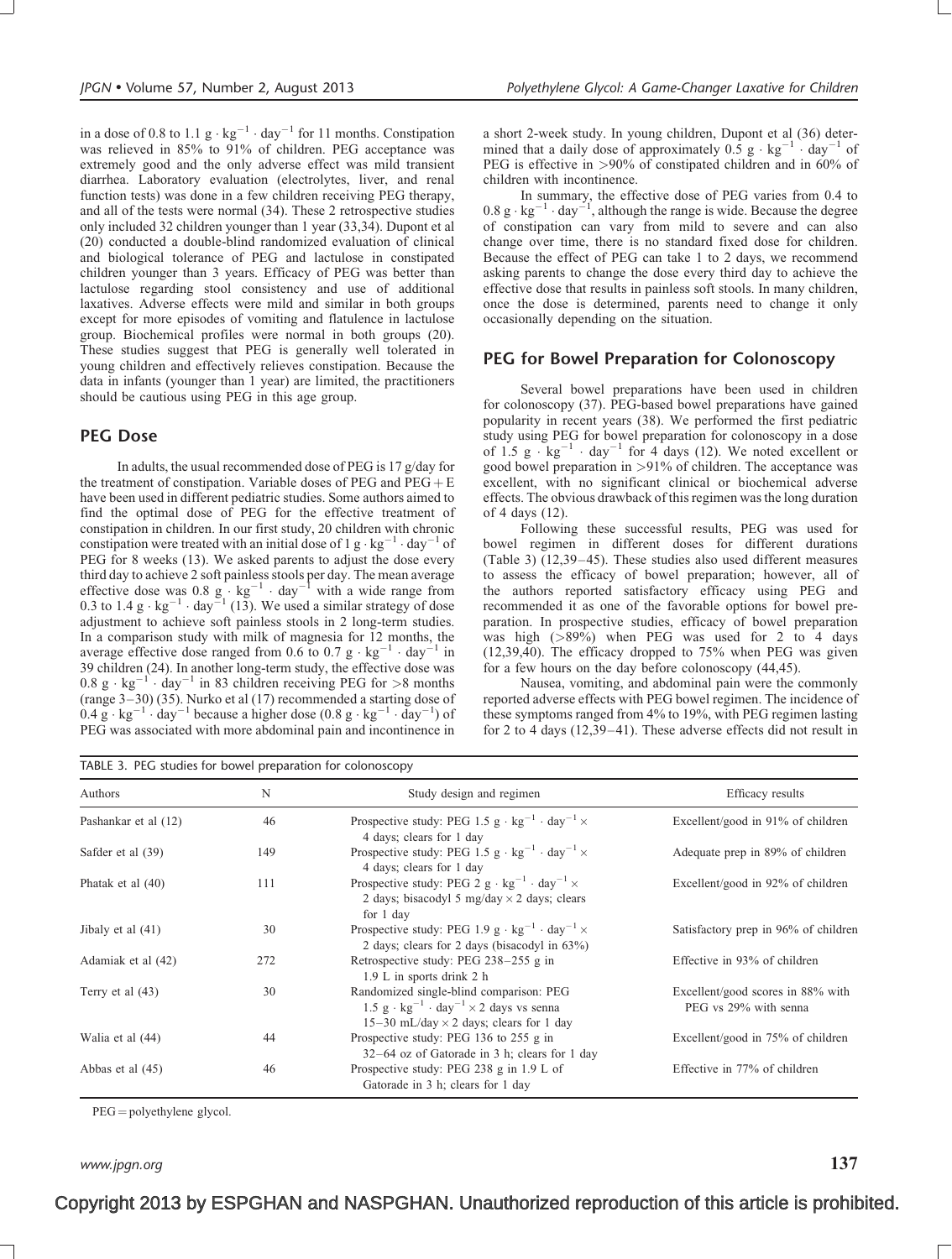discontinuation of bowel regimen in any of the studies. When PEG regimen was given in a few hours, the incidence of nausea, vomiting, and abdominal pain were much higher, ranging from 16% to 60% (44,45). Laboratory evaluation of electrolytes and renal function tests before and after PEG regimen showed a statistically significant, but clinically insignificant, changes (12,44,45).

In summary, a longer duration of PEG  $(2-4 \text{ days})$  is associated with higher efficacy and lower incidence of adverse effects. A shorter duration of PEG regimen has obvious advantages, but is associated with lower efficacy and higher incidence of adverse effects. A physician can prescribe a suitable PEG-based bowel regimen depending on the patient's preference and condition (38). An addition of a stimulant laxative such as bisacodyl or senna can increase efficacy of PEG bowel preparation.

#### PEG SAFETY

Long-term laxative therapy is needed in many children with chronic constipation. Although commonly used laxatives such as lactulose, milk of magnesia, and mineral oil are safe, they can be associated with adverse effects (7). Lactulose is fermented by colonic bacteria and can cause abdominal cramps and flatulence. Milk of magnesia can cause hypermagnesemia in infancy and in children with renal impairment (7). Mineral oil is contraindicated in neurologically impaired children because of the risk of aspiration and lipoid pneumonia. Compared with these laxatives, PEG is safe because it is a nontoxic, biologically inert, water-soluble substance that is minimally absorbed in the gastrointestinal tract and not fermented by the colonic bacteria.

Studies in adults have shown that PEG is not associated with any major adverse effects (8). To assess the safety of PEG, we studied 83 children taking PEG for a mean duration of 8.7 months (range 3–30) (35). The clinical adverse effects were transient diarrhea (10%), bloating/flatulence (6%), and abdominal pain (2%). The biochemical profile including serum electrolytes, osmolality, albumin, liver, and renal function tests was normal except for transient alanine aminotransferase elevation unrelated to PEG therapy  $(35)$ .

Similar to our observations, other studies have also confirmed the safety of PEG in children for the long-term treatment of constipation. Adverse effects observed with PEG therapy are uncommon and include diarrhea, bloating, and abdominal pain (24,35). In 1 study, these effects were similar to that observed with placebo (16). Diarrhea observed with PEG therapy is dose dependent and responds to dose reduction. Allergic reaction is rare and was reported in 1 child (24).

Dupont et al (20) reported no significant PEG-related changes in serum iron, electrolytes, protein, albumin, folate, and vitamins A and D levels in young children (6 months–3 years) receiving PEG therapy for 3 months. Use of a high dose  $(1.5-2 \text{ g} \cdot$  $kg^{-1} \cdot day^{-1}$ ) of PEG for fecal disimpaction and bowel preparation for colonoscopy in children is associated with statistically significant but clinically insignificant electrolyte changes (12,29). In a long-term study of 12 months, periodic evaluation of complete blood account, electrolytes, liver and renal function tests did not show any significant abnormalities associated with PEG therapy (24). Overall, PEG appears to be safe for use in children.

#### PEG ACCEPTANCE

Adequate dose and laxative compliance are the 2 most important factors necessary for successful resolution of chronic constipation (14). Long-term compliance has been a problem in the past with laxatives such as milk of magnesia, mineral oil, and lactulose in children because of poor palatability. PEG has a distinct advantage because it is a tasteless and odorless powder that can be

mixed in a beverage of the patient's choice. Because of this property, PEG has become a ''game-changer'' laxative with high patient acceptance in children. Using this strategy, we observed that patients in our study preferred PEG over other laxatives such as milk of magnesia and mineral oil (13). In our long-term study, 93% of children reported favoring taking daily PEG solution, with 90% compliance with PEG during the mean duration of 8.7 months (35).

In a comparison study, medication refusal was a significant problem in children taking milk of magnesia (35%) compared with PEG (5%) for 12 months for chronic constipation (24). Similarly, in another study from Brazil, PEG acceptance rate was significantly higher than milk of magnesia (91% vs 33%) in children during 6 months of therapy (25).

In contrast to PEG,  $PEG + E$  has a salty taste because of the presence of electrolytes. Two studies in adults indicate that  $PEG$  is better accepted than  $PEG + E$ . In a double-blind randomized crossover trial of 100 adult volunteers, 84 preferred PEG, whereas only 7 preferred  $PEG + E (46)$ . In another study from Finland, 31% of elderly patients taking  $PEG + E$  complained of "bad" or ''very bad'' taste compared with 12% of patients taking PEG (28). No pediatric trials have compared PEG and  $PEG + E$ .

These studies indicate that PEG without electrolytes has an excellent acceptance rate in children on long-term therapy.  $PEG + E$ , although equally effective, has the slight disadvantage of a salty taste.

#### PEG PHARMACOECONOMICS

Childhood constipation has a significant effect on the cost of health care. Liem et al noted that constipation was a significant factor requiring more health services, resulting in significantly higher health costs of \$3430 every year for children with constipation compared with \$1099 every year for children without constipation (6). Only a small part of this cost was the result of laxative prescription (\$39), whereas most expenditures were the result of additional outpatient and emergency department visits (6).

In children, milk of magnesia, mineral oil, lactulose, and PEG are commonly used for therapy of constipation and have variable costs. For a 5-year-old child weighing 20 kg, daily use of mineral oil, milk of magnesia, and lactulose will cost approximately 33, 37, and 60 cents, respectively, in the United States. In contrast, PEG is slightly more expensive, costing 80 cents per day. In addition, a slight increase in the cost of PEG is realized because it is often mixed in a beverage, whereas other medications are given directly.

No pediatric studies compare the cost-effectiveness of different laxatives. Guest et al (30) compared the clinical and economic effects of using PEG with electrolytes in an outpatient setting compared with enemas and suppositories to treat fecal impaction in children in England and Wales. Children receiving PEG had higher successful rates of disimpaction and fewer hospitalizations in 12 weeks following disimpaction. The total National Health Service cost of disimpaction and subsequent therapy for children receiving PEG was estimated to be £694 compared with £2759 for children receiving enemas (30). In another study from the United Kingdom, PEG was shown to be slightly more cost-effective compared with lactulose for treatment of constipation as regards success of therapy, health care use, and quality-adjusted life-years in adults (47).

Despite slightly higher costs, the use of PEG is increasing rapidly in children in the United States and many countries because of efficacy and patient acceptance compared with other laxatives. A review of National Ambulatory and Hospital Care Surveys showed that PEG was prescribed in 39.6% of the pediatric visits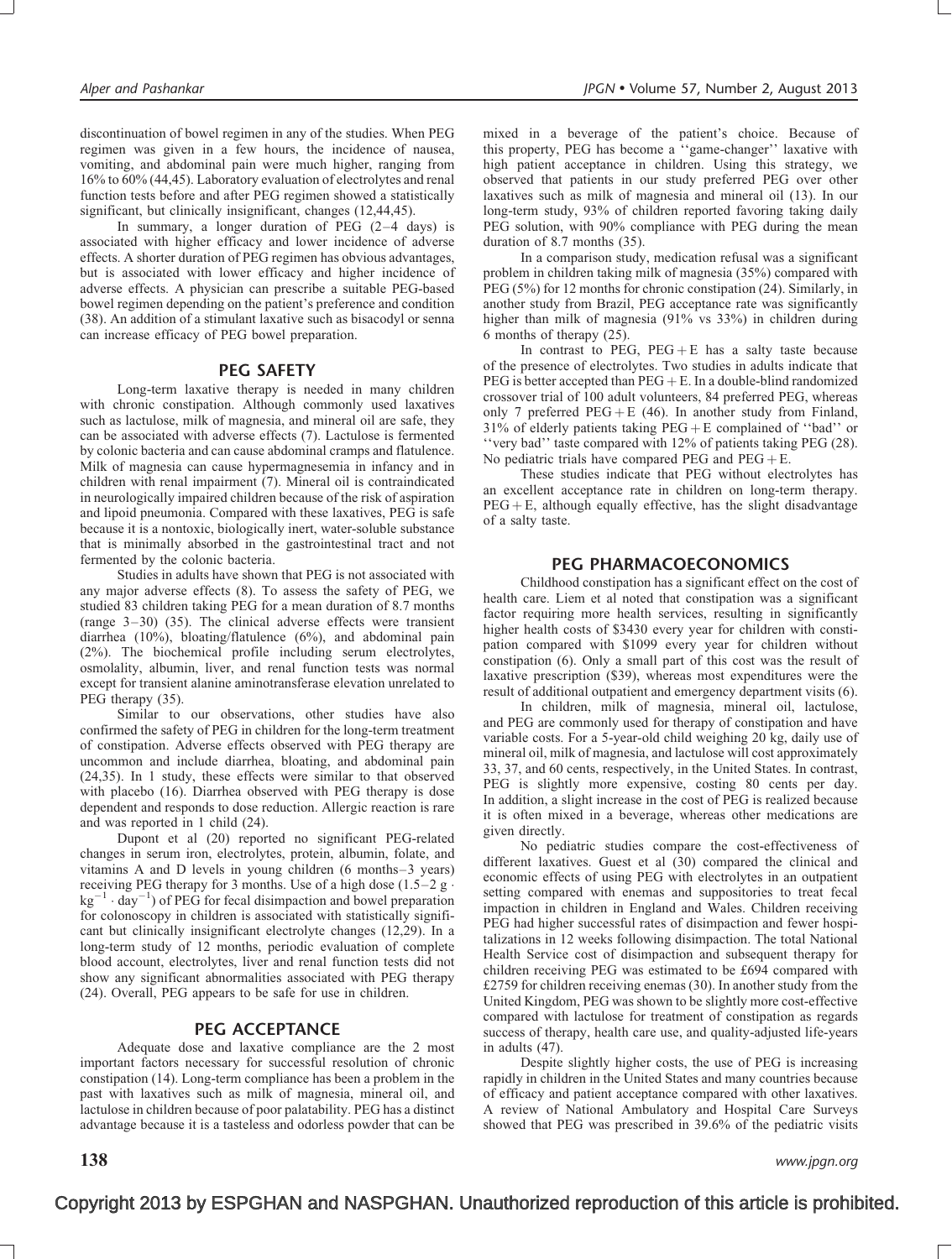for constipation during 2001 to 2004 in the United States (48). A similar increasing trend was reported in the use of PEG from 2003 to 2007 for constipation in children in France (49).

#### SUMMARY

PEG is an osmotic laxative used in children in the last few years. It is more effective than lactulose for the treatment of childhood constipation. It is equally effective compared with milk of magnesia and mineral oil for the long-term treatment of constipation but has a much better acceptance rate. It also has been used successfully for fecal disimpaction and bowel preparation for colonoscopy in children. It is a safe medication without any significant adverse effects. Because PEG can be mixed in a beverage of the patient's choice, it has excellent long-term patient acceptance. PEG has therefore become a ''game-changer'' laxative for the treatment of constipation in children. Further studies are required to assess use of PEG in infants and to compare PEG with and without electrolytes for efficacy, safety, and patient acceptance in children with constipation.

#### **REFERENCES**

- 1. Rasquin A, Di Lorenzo C, Forbes D, et al. Childhood functional gastrointestinal disorders: child/adolescent. Gastroenterology 2006; 130:1527–37.
- 2. Van den Berg MM, Benninga MA, Di Lorenzo C. Epidemiology of childhood constipation: a systematic review. Am J Gastroenterol 2006;101:2401–9.
- 3. Pashankar DS. Childhood constipation: evaluation and management. Clin Colon Rectal Surg 2005;18:120–7.
- 4. Pashankar DS, Uc A, Saeed S, et al. Common clinical problems facing pediatric gastroenterologists at academic centers. Gastroenterology 2009;136:A 504.
- 5. Youssef NN, Langseder AL, Verga BJ, et al. Chronic childhood constipation is associated with impaired quality of life: a case-controlled study. J Pediatr Gastroenterol Nutr 2005;41:56–60.
- 6. Liem O, Harman J, Benninga M, et al. Health utilization and cost impact of childhood constipation in the United States. J Pediatr 2009;154: 258–62.
- 7. Constipation Guideline Committee of the North American Society of Pediatric Gastroenterology, Hepatology, and Nutrition-Evaluation and treatment of constipation in infants and children: recommendations of the North American Society of Pediatric Gastroenterology, Hepatology, and Nutrition. J Pediatr Gastroenterol Nutr 2006;43:e1–3.
- 8. DiPalma JA, DeRidder PH, Orlando RC, et al. A randomized, placebocontrolled, multicenter study of the safety and efficacy of a new polyethylene glycol laxative. Am J Gastroenterol 2000;95:446–50.
- 9. Brady CE 3rd, DiPalma JA, Morawski SG, et al. Urinary excretion of polyethylene glycol 3350 and sulfate after gut lavage with a polyethylene glycol electrolyte lavage solution. Gastroenterology 1986;90:1914–8.
- 10. Schiller LR, Emmett M, Santa Ana CA, et al. Osmotic effects of polyethylene glycol. Gastroenterology 1988;94:933–41.
- 11. Hammer HF, Santa Ana CA, Schiller LR, et al. Studies of osmotic diarrhea induced in normal subjects by ingestion of polyethylene glycol and lactulose. J Clin Invest 1989;84:1056–62.
- 12. Pashankar DS, Uc A, Bishop WP. Polyethylene glycol 3350 without electrolytes: a new safe, effective and palatable bowel preparation for colonoscopy in children. J Pediatr 2004;144:358-62.
- 13. Pashankar DS, Bishop WP. Efficacy and optimal dose of daily polyethylene glycol 3350 for treatment of constipation and encopresis in children. J Pediatr 2001;139:428–32.
- 14. Pashankar DS, Bishop WP, Loening-Baucke V. Long-term efficacy of polyethylene glycol 3350 for the treatment of chronic constipation in children with and without encopresis. Clin Pediatr 2003;42:815–9.
- 15. Hardikar W, Cranswick N, Heine RG. Macrogol 3350 plus electrolytes for chronic constipation in children: a single-centre open-label study. J Pediatr Child Health 2007;43:527–31.

16. Thomson MA, Jenkins HR, Bisset WM, et al. Polyethylene glycol 3350 plus electrolytes for chronic constipation in children: a double blind, placebo controlled, crossover study. Arch Dis Child 2007;92:996–1000.

- 17. Nurko S, Youssef NN, Sabri M, et al. PEG3350 in the treatment of childhood constipation: a multicenter double-blinded, placebo controlled trial. J Pediatr 2008;153:254–61.
- 18. Gremse D, Hixon J, Crutchfield A. Comparison of polyethylene glycol 3350 and lactulose for treatment of chronic constipation in children. Clin Pediatr 2002;41:225–9.
- 19. Voskuijl W, de Lorijn F, Verwijs W, et al. PEG 3350 (transipeg) versus lactulose in the treatment of childhood functional constipation: a double blind, randomized, controlled, multicentre trial. Gut 2004;53:1590–4.
- 20. Dupont C, Leluyer B, Maamri N, et al. Double-blind randomized evaluation of clinical and biological tolerance of polyethylene glycol 4000 versus lactulose in constipated children. J Pediatr Gastroenterol Nutr 2005;41:625–33.
- 21. Candy DC, Edwards D, Geraint M. Treatment of faecal impaction with polyethelene glycol plus electrolytes (PGE+E) followed by a doubleblind comparison of PEG+E versus lactulose as maintenance therapy. J Pediatr Gastroenterol Nutr 2006;43:65–70.
- 22. Rendeli C, Ausili E, Tabacco F, et al. Polyethylene glycol 4000 vs. lactulose for the treatment of neurogenic constipation in myelomeningocele children: a randomized-controlled clinical trial. Aliment Pharmacol Ther 2006;23:1259–65.
- 23. Wang Y, Wang B, Jiang X, et al. Polyethylene glycol 4000 treatment for children with constipation: a randomized comparative multicenter study. Exp Ther Med 2012;3:853–6.
- 24. Loening-Baucke V, Pashankar DS. A randomized, prospective, comparison study of polyethylene glycol 3350 without electrolytes and milk of magnesia for children with constipation and fecal incontinence. Pediatrics 2006;118:528–35.
- 25. Gomes PB, Duarte MA, Melo Mdo C. Comparison of the effectiveness of polyethylene glycol 4000 without electrolytes and magnesium hydroxide in the treatment of chronic functional constipation in children. J Pediatr (Rio J) 2011;87:24–8.
- 26. Rafati MR, Karami H, Salehifar E, et al. Clinical efficacy and safety of polyethylene glycol 3350 versus liquid paraffin in the treatment of pediatric functional constipation. Daru 2011;19:154–8.
- 27. Quitadamo P, Coccorullo P, Giannetti E, et al. A randomized, prospective, comparison study of a mixture of acacia fiber, psyllium fiber and fructose vs polyethylene glycol 3350 with electrolytes for the treatment of chronic functional constipation in childhood. J Pediatr  $2012:161:710-5$
- 28. Seinela L, Sairanen U, Laine T, et al. Comparison of polyethylene glycol with and without electrolytes in the treatment of constipation in elderly institutionalized patients: a randomized double-blind parallel-group study. Drugs Aging 2009;26:703–13.
- 29. Youssef NN, Peters JM, Henderson W, et al. Dose response of PEG 3350 for the treatment of childhood fecal impaction. J Pediatr 2002;141:410– 4.
- 30. Guest JF, Candy DC, Clegg JP, et al. Clinical and economic impact of using macrogol 3350 plus electrolytes in an outpatient setting compared to enemas and suppositories and manual evacuation to treat pediatric faecal impaction based on actual clinical practice in England and Wales. Curr Med Res Opin 2007;23:2213–25.
- 31. Bekkali NL, van den Berg MM, Dijkgraaf MG, et al. Rectal fecal impaction treatment in childhood constipation: enemas versus high doses oral PEG. Pediatrics 2009;124:e1108–15.
- 32. Miller MK, Dowd MD, Friesen CA, et al. A randomized trial of enema versus polyethylene glycol 3350 for fecal disimpaction in children presenting to an emergency department. Pediatr Emerg Care 2012;28:115–9.
- 33. Michail S, Gendy E, Preud'Homme D, et al. Polyethylene glycol for constipation in children younger than eighteen months old. J Pediatr Gastroenterol Nutr 2004;39:197–9.
- 34. Loening-Baucke V, Krishna R, Pashankar DS. Polyethylene glycol 3350 without electrolytes for the treatment of functional constipation in infants and toddlers. J Pediatr Gastroenterol Nutr 2004;39:536–9.
- 35. Pashankar DS, Loening-Baucke V, Bishop WP. Safety of polyethylene glycol 3350 for the treatment of chronic constipation in children. Arch Pediatr Adolesc Med 2003;157:661–4.

www.jpgn.org  $139$